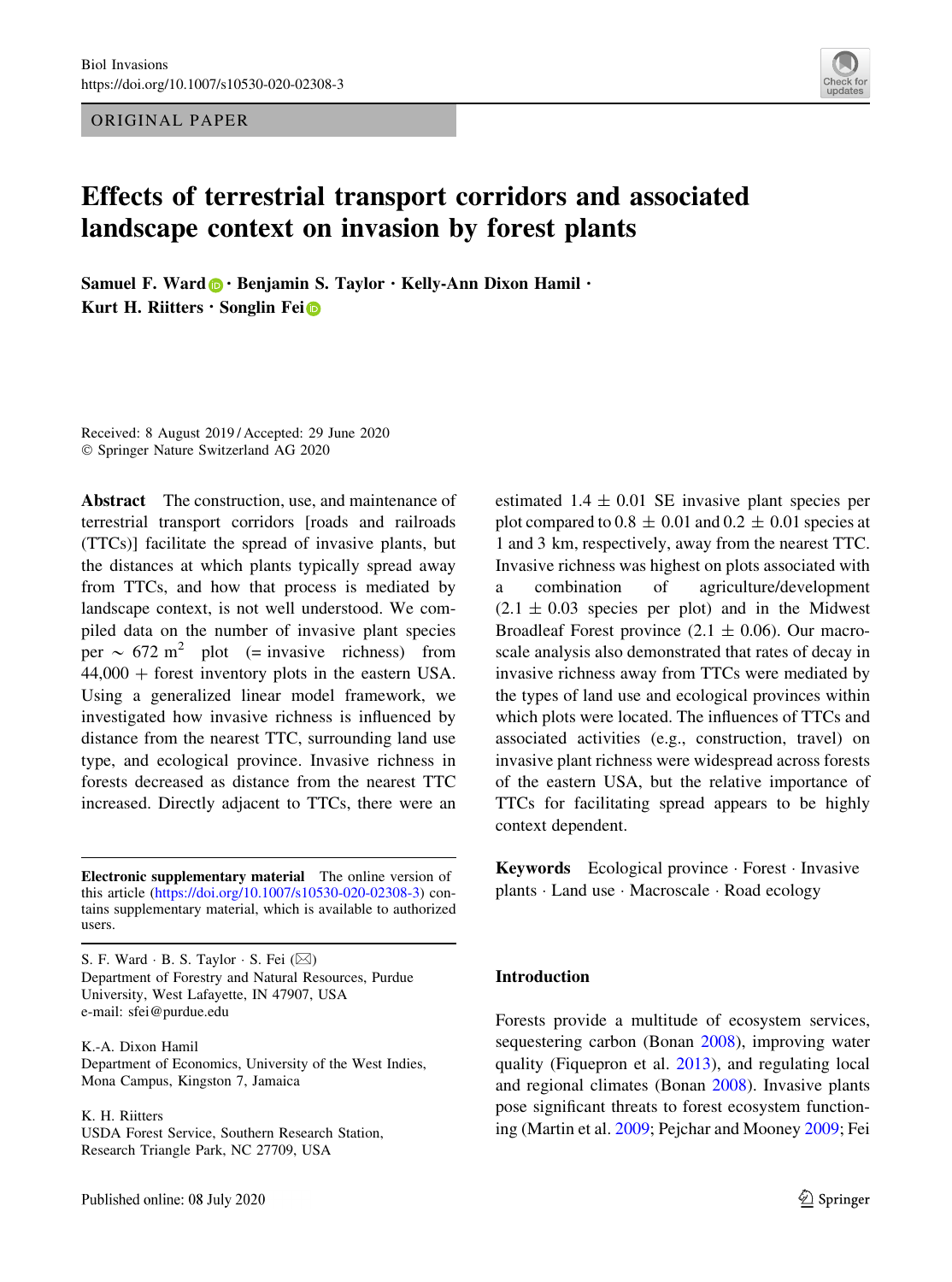et al. 2014) by driving changes in native plant community composition (Hejda et al. 2009), nutrient cycling (Ehrenfeld 2003; Vilà et al. 2011), hydrology (Ehrenfeld 2010), and fire regimes (Brooks et al. 2004). Investigating how different landscape features (e.g., roads and railroads) and landscape contexts (e.g., land use types) mediate the spread of invasive plants could help elucidate underlying drivers of invasions and indicate areas currently most at risk from invasive plant impacts.

Roads and railroads (henceforth terrestrial transport corridors; TTCs) are extremely common landscape features that cause a multitude of ecological impacts (Forman and Alexander 1998; Forman and Deblinger 2000; Trombulak and Frissell 2000) and serve as conduits for the spread of invasive plants (Tyser and Worley 1992; Parendes and Jones 2000; Gelbard and Belnap 2003; Christen and Matlack 2006, 2009; Flory and Clay 2006; Dimitrakopoulos et al. 2017; Skultety and Matthews 2017). The construction of TTCs results in habitat fragmentation that increases edge habitat (Ibisch et al. 2016), a location in which invasive plants often invade before spreading into adjacent forests (Saunders et al. 1991; Yates et al. 2004; Fei et al. 2008). Habitats directly adjacent to TTCs are also associated with high frequencies of disturbance from maintenance (e.g., mowing and thinning) and mineral deposition (e.g., salt application), both of which can increase the likelihood of invasion (Johnston and Johnston 2004; Mortensen et al. 2009; Barbosa et al. 2010). Indeed, grading can spread invasive propagules along the sides of rural TTCs (Rauschert et al. 2017). Long-distance dispersal of invasive plants can occur by travel via TTCs (Schmidt 1989; Watkins et al. 2003), for example, through seeds hitchhiking on vehicles (Rew et al. 2018).

In addition to TTCs, landscape context is an important driver of plant invasion dynamics (Vila` and Pujadas 2001; Lundgren et al. 2004; Pauchard and Alaback 2004). Areas with higher human activity are often associated with greater abundances of invasive plants (Catford et al. 2011; Riitters et al. 2018) and both contemporary and historical land use type can influence patterns of invasion (Csecserits et al. 2016; Holmes and Matlack 2019). For example, in the southern Appalachians, landscapes with a history of agricultural use had higher non-native plant abundance (Kuhman et al. 2011) whereas increased forest cover was associated with decreased abundance of non-native plants (Kuhman et al. 2010). Agriculture and development can disturb adjacent forests, impacting biodiversity and soil quality (Compton and Boone 2000; Stoate et al. 2001; Dupouey et al. 2002), which in turn might also influence invasibility. Regional level factors (e.g., climatic variables) have also been linked to landscape-scale patterns of plant invasions (Pino et al. 2005; Bradley et al. 2010; Iannone et al. 2015). Indeed, the incidence (presence/absence) of invasive plants on plots across the eastern USA varied among different ecoregions (Riitters et al. 2018), which are determined in part by unique climatic regimes and other biotic and abiotic factors.

Several studies have focused on the roles of TTCs in invasions at smaller spatial scales (e.g., within counties or national parks and/or within 100 m of TTCs) and/or considered a limited number of plant species. It is less understood, however, if TTCs interact with landscape context to influence the spread of invasive plants at local (i.e., surrounding land use) and/or regional (i.e., ecological province) scales. There is also a dearth of studies investigating how local and regional level processes simultaneously influence invasion under a macroscale context. Here, we intended to quantify the effects of TTCs on plant invasions across forests of the eastern USA. Moreover, we investigated how land use type and ecological province, representing local and regional scale processes, respectively, interact with TTCs to mediate plant invasions.

#### Materials and methods

#### Study region

The eastern United States is the most populated and TTC-dense portion of the USA (Heilman et al. 2002), highly invaded by non-native plants (Iannone et al. 2015; Oswalt et al. 2015), and, as a result, a potentially informative area for quantifying effects of TTCs on invasion. Thirty-seven states were examined in this study, which included the eastern parts of Texas, Oklahoma, Kansas, Nebraska, South Dakota, and North Dakota and all states eastward (Fig. 1a). Our study area encompassed 15 ecological provinces, including several mixed deciduous (e.g., beechbirch-maple forest) and coniferous forests in the upper Midwest and southeast, oak-hickory forests of the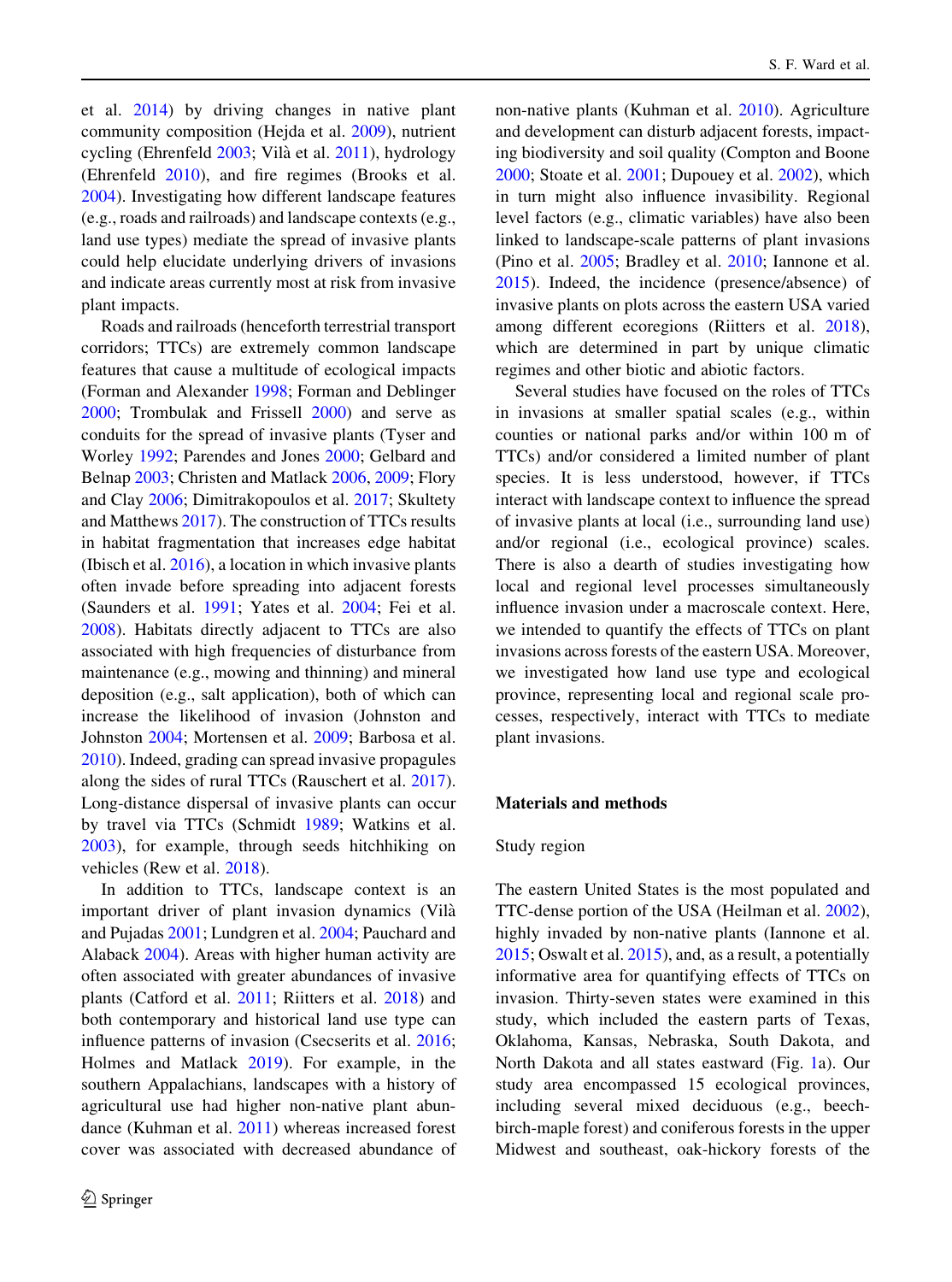



- M223 Ozark Broadleaf Forest
- M231 Ouachita Mixed Forest-Meadow

Midwest, and subtropical moist hardwood forests at the most southern latitudes. Climatic regimes ranged from the humid temperate to the humid tropical domains, spanning areas with long and severe winters and a short growing season to typically frost-free areas with  $> 1200$  mm of rainfall per annum. Elevations ranged from 0 to 2000 m.

## Invasive plant data

The USDA Forest Service Forest Inventory and Analysis (FIA) program (www.fia.fs.fed.us) divides the USA into hexagons  $\sim 2400$  ha in size each with at least one permanent plot placed at random on forested land (Bechtold and Patterson 2005). Plots within a hexagon are assigned to one of five panels that are typically sampled on a rotating basis every  $\sim$ 5–7 years in the eastern USA. Since 2001, the forest inventory program has surveyed invasive plant occurrence across the eastern USA within each FIA plot (Oswalt et al. 2015). The FIA defines an invasive plant as an exotic plant species of any form likely to cause environmental or economic harm (Ries et al. 2004). We acquired data describing the occurrence of each invasive plant in the FIA database (see Oswalt et al. 2015 and citations therein) across 44,404 FIA plots in the eastern USA (Fig. 1b). Each FIA plot consists of four circular subplots (7.3 m in radius,  $\sim 168$  m<sup>2</sup>) on which invasive plants were surveyed. Thus, for simplicity, we refer to the number of invasive plant species across the four sampled subplots (= species per 168 m<sup>2</sup>  $\times$  4, or species per  $672 \text{ m}^2$ ) as "invasive richness" or "invasive species per plot''. Each plot was only represented once in the data. Plot data came from the most recent sampling period in the database on the date of extraction (6 July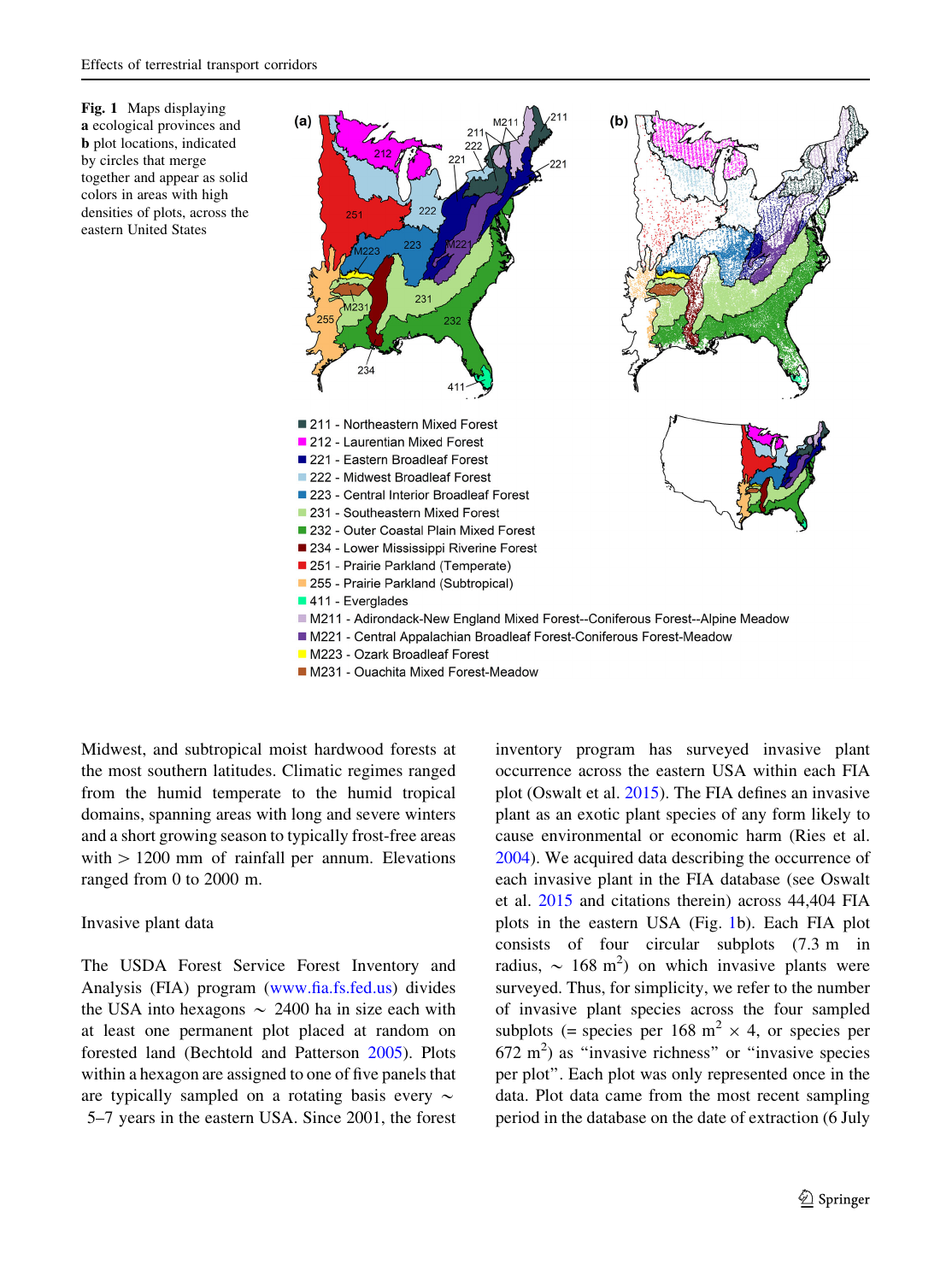2012) and plots could have been sampled anytime between 2001 and 2011, providing a snapshot of invasive richness.

## TTC and landscape context data

Data for TTCs, which included roads and railways of any size, were obtained from the US Census Bureau's Topologically Integrated Geographic Encoding and Referencing (TIGER) line database (USCB 2016). We included all TTCs in our analysis, but note that different types (e.g., paved vs. unpaved) can be associated with disparate influences on invasion (Joly et al. 2011). Railways might also have unique effects, but are known to facilitate invasion (Hansen and Clevenger 2005) and thus were also included. The Euclidean distances to the nearest TTC from the center of each FIA plot were measured using ArcGIS (ESRI 2016).

We use the phrase ''landscape context'' to refer to the land use types and ecological provinces within which plots were located. Land use types and ecological provinces covered vastly different spatial scales and thus we refer to their influences as local and regional scale effects, respectively. We evaluated local-level effects on plant invasion using land use classifications from the 2006 National Land Cover Database (NLCD), which has a spatial resolution of 0.09 ha (Fry et al. 2011; USGS 2014; Riitters et al. 2018). We measured land use types surrounding each plot within 590  $\times$  590 ha square (3481 km<sup>2</sup>) neighborhoods and classified each square following the exact approach of Riitters et al.  $(2018): \langle 10\% \rangle$ agriculture and  $\lt 10\%$  development (= "natural land"),  $> 10\%$  agriculture (= "agriculture"),  $> 10\%$ development (= "development"),  $> 10\%$  agriculture and  $> 10\%$  development ("agriculture/development''). Note that in the 2006 NLCD database, development was comprised of four subclasses (Open Space, Low Intensity, Medium Intensity, and High Intensity) and agriculture was comprised of two subclasses (Pasture/Hay, Cultivated Crops). We included all subclasses within land use types in our analysis but did not distinguish among subclass variations with each land use type.

To describe regional scale landscape context, we grouped each FIA plot into one of 15 ecological provinces (Fig. 1). Each province comprised an area of 12,889 to 789,232  $km^2$  with distinct physical and biological components having similar productive capabilities, responses to disturbances, and potentials for resource management (Bailey 1995; McNab et al. 2007). Inclusion of ecological provinces in our analyses can also help account for potential latent variables that may vary by region (e.g., disturbance history or sampling intensity).

### Statistical analysis

We quantified the effects of distance (km) from the nearest TTC, land use, and ecological province on number of invasive plant species per plot through a three-step process, building a series of generalized linear models (Table 1). For all models, we used a negative binomial (vs. Poisson) regression framework to model counts of invasive plants and account for overdispersion; a log link function was used in each model. For the first step, we fit three models evaluating the effect of each variable individually on invasive richness. For the second step, we fit two models evaluating the effects of interactions between distance from TTC and either land use or ecological province on invasive richness. For the third step, we fit a full model evaluating the effects of distance from TTC, land use, ecological province, and interactions between distance from TTC and each landscape context predictor (i.e., distance from  $TTC \times$  land use, distance from  $TTC \times ecological$  province) on invasive richness. We reduced this full model using backwards selection by removing interaction terms first, and if applicable, main effects for variables with  $P > 0.05$  (statistical significance throughout was defined using  $\alpha = 0.05$ ). We included all main effects for variables when they also appeared as part of an interaction term. Fitting interactions in steps two and three resulted in a unique slope, which we also refer to as decay rate(s), relating invasive richness to distance from the nearest TTC for each level of land use type or ecological province.

We conducted pairwise comparisons of mean invasive richness (models evaluating landscape context variables only) and decay rates in richness (models evaluating interactions of TTCs with landscape context variables) between levels of our landscape context variables using Tukey's HSD (honestly significant difference) tests. We conducted these comparisons via the emmeans package in R (Lenth 2020), using the emtrends function to compare decay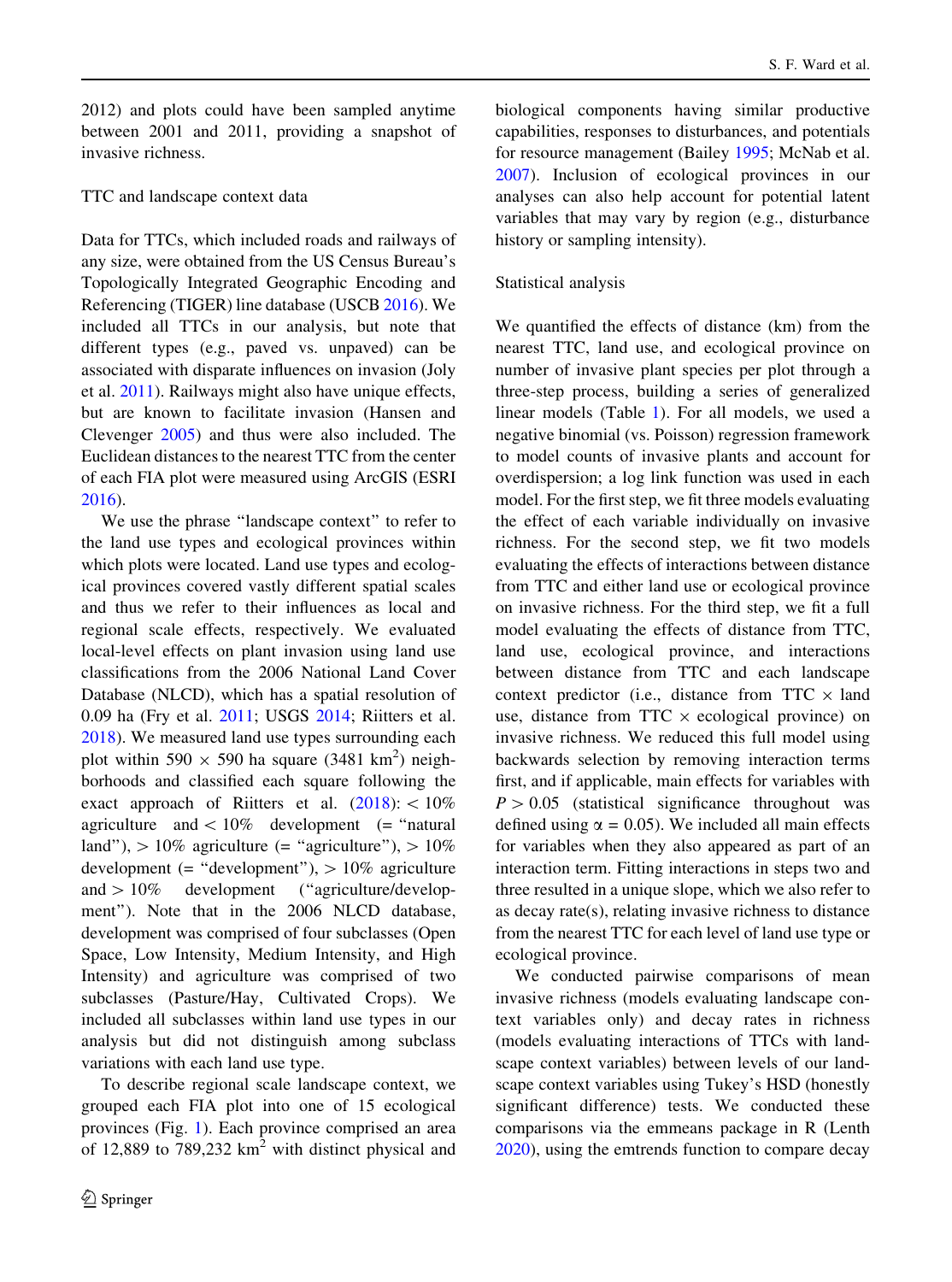| No.            | Predictors                                         | FM <sup>a</sup>       | MeanPW <sup>b</sup> | $SlopePW^b$  |
|----------------|----------------------------------------------------|-----------------------|---------------------|--------------|
|                | DIST                                               | F <sub>2</sub>        |                     |              |
| 2              | LU                                                 | T2                    | <b>TS1.2</b>        |              |
| 3              | EР                                                 | T3                    | TS1.3               |              |
| $\overline{4}$ | $DIST + LU + DIST \times LU$                       | F3a; T4               |                     | F3b; TS1.4   |
| 5              | $DIST + EP + DIST \times EP$                       | F4a; T5               |                     | F4b: TS1.5   |
| 6              | $DIST + LU + EP + DIST \times LU + DIST \times EP$ | $F5$ ; T <sub>6</sub> |                     | F6; TS1.6a,b |

Table 1 Summary of models developed to estimate invasive plant richness as a function of distance (km) from the nearest terrestrial transport corridor (''DIST''), land use type (''LU''), and/or ecological province (''EP'')

Each model was a negative binomial regression fit using a log link function

<sup>a</sup>FM: Summary statistics for full models are reported in the indicated figure (F) or table (T)

<sup>b</sup>MeanPW or SlopePW: Pairwise comparisons of means (Models 2–3) or slopes (Models 4–6), respectively, between each level of a categorical predictor were conducted using Tukey's HSD tests and are provided in the indicated figure (F) or table (T). Numbers preceded by an "S" are in supplementary material (e.g., Table S1.2 is the second table of Online Resource 1)

rates. In comparing decay rates in our full model, rates within each land use type were averaged across ecological provinces, and vice versa. In some instances in the results, we report findings from Tukey's HSD tests as an absolute, minimum value (e.g., all  $|Z| > x$ ). In such instances, we have provided the smallest Z-value estimated when comparing the mean richness or decay rate for a specified level (e.g., "agriculture/development") to all other levels (e.g., ''natural land'', ''agriculture'', and ''development'') on a pairwise basis, rather than reporting all comparisons. However, all pairwise comparisons between means and slopes for each model, including Z-values, are provided in Online Resource 1. Table 1 provides a key of where each model and the associated pairwise comparisons are presented in the main text and/or supplemental materials. All analyses were completed using R (R Core Team  $2020$ ), and estimates of invasive richness are provided as average number of invasive plant species per plot  $\pm$  SE. Data supporting the results are available from the Purdue University Research Repository (PURR; https://doi.org/10.4231/ fv6t-nq34).

## Results

Invasive plant richness  $(ln(x))$ -transformed) on forested plots decreased nonlinearly as distance (km) from TTC increased (Fig. 2; slope =  $-0.62 \pm 0.02$ , Z =  $-$ 35.20,  $P < 0.0001$ ). According to our model of invasive richness as a function of distance from TTC



Fig. 2 Invasive plant richness as a function of distance (km) from terrestrial transport corridor (TTC) (Model 1 in Table 1; each point indicates a plot). Invasive plant data are from USDA Forest Service Forest Inventory and Analysis plots across the eastern USA. Model summary statistics in panel pertain to the slope coefficient for distance

(i.e., without adjusting for local or regional scale influences), there were  $1.4 \pm 0.01$  species per plot directly adjacent to TTCs compared to  $0.8 \pm 0.01$  and  $0.2 \pm 0.01$  species at 1 and 3 km away, respectively, from the nearest TTC.

The local level landscape surrounding each plot significantly influenced invasive richness (Table 2;  $\chi_3^2 = 4629.74$ ,  $P < 0.0001$ ). Areas associated with human activities typically had higher invasive richness: forested plots associated with agriculture/development had  $2.1 \pm 0.03$  invasive species per plot, more than any other land use type (Tukey's HSD: all  $|Z| > 13.22$ ,  $P < 0.0001$ ). Plots associated with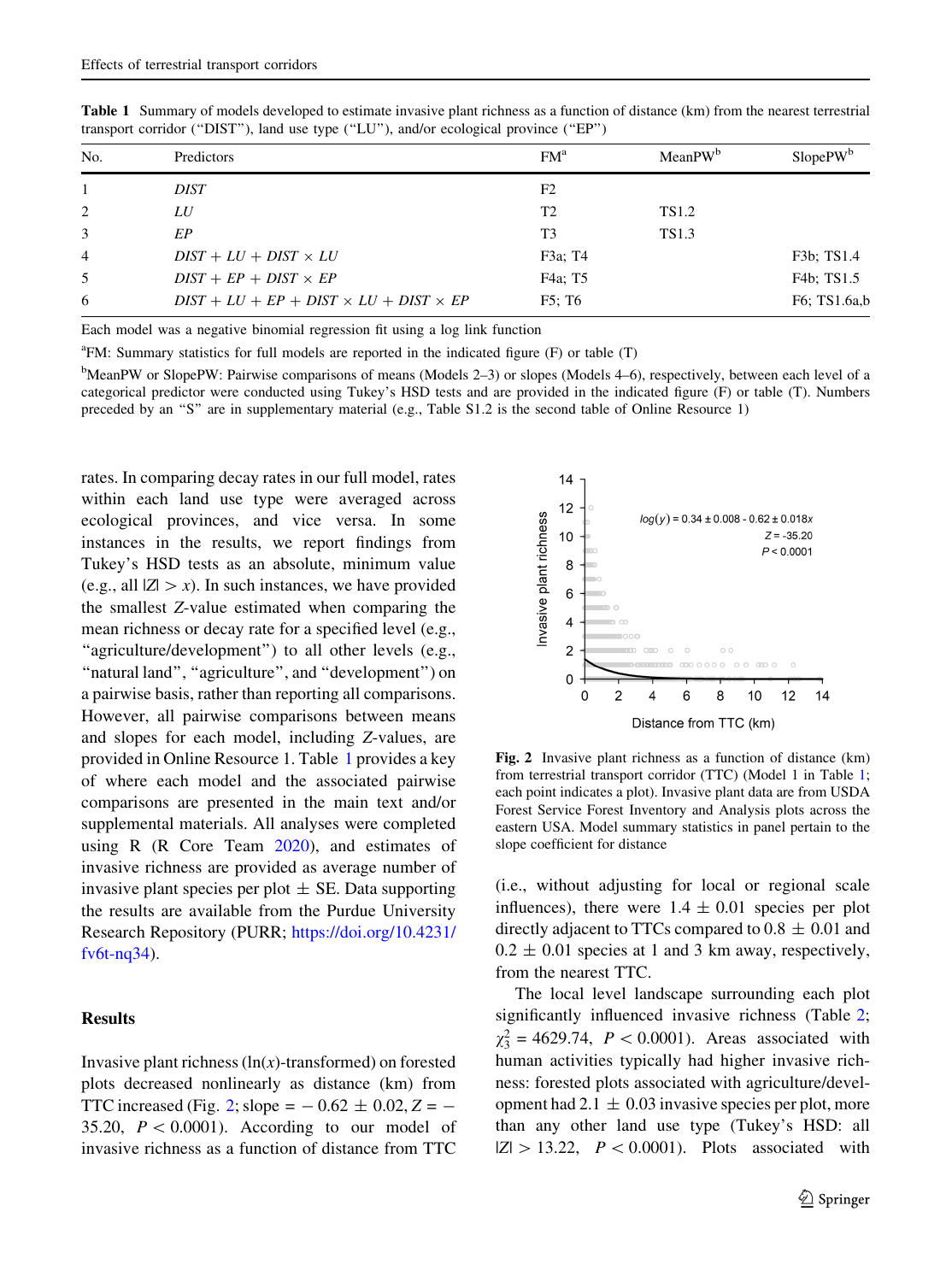| $\sim$                  |             |      |          |          |                  |  |
|-------------------------|-------------|------|----------|----------|------------------|--|
| Covariate               | Coefficient | SЕ   | ∠        |          | HSD <sup>a</sup> |  |
| Intercept: Natural land | $-0.29$     | 0.01 | $-32.70$ | < 0.0001 | a                |  |
| Agriculture             | 0.65        | 0.01 | 54.13    | < 0.0001 | b                |  |
| Development             | 0.69        | 0.02 | 31.58    | < 0.0001 | b                |  |
| Agriculture/Development | 1.03        | 0.02 | 54.46    | < 0.0001 | c                |  |

Table 2 Summary statistics from a negative binomial regression with a log link function predicting invasive richness as a function of land use  $(\chi_3^2 = 4629.74, P < 0.0001; \text{ Model 2 in Table 1})$ 

For example, the mean number of invasive plant species per forest plot associated with agriculture was  $\sim 1.4$  (=  $e^{-0.29+0.65}$ )

<sup>a</sup>Results from a Tukey's HSD test. Different letters indicate statistically different groupings. Complete summary statistics are provided in Table S1.2 of Online resource 1

development had  $1.5 \pm 0.03$  invasive species per plot and plots associated with agriculture had  $1.4 \pm 0.01$ species per plot, which were statistically equivalent (Tukey's HSD:  $Z = -1.98$ ,  $P = 0.20$ ). There were  $0.7 \pm 0.01$  invasive species per plot associated with natural land, significantly lower than all other land use types (Tukey's HSD: all  $|Z| > 31.57$ ,  $P < 0.0001$ ). For pairwise comparisons between all land use types, see Table S1.2 in Online Resource 1.

Invasive richness also varied significantly across ecological provinces (Table 3;  $\chi^2_{14} = 5843.42$ ,

 $P < 0.0001$ ). Provinces with the highest invasive richness were the Midwest Broadleaf Forest province (Province 222), which had  $2.1 \pm 0.06$  invasive species per plot, and the Eastern Broadleaf Forest province (Province 221), which had  $1.9 \pm 0.04$  invasive species per plot. These estimates were statistically equivalent (Tukey's HSD:  $Z = -2.95$ ,  $P = 0.17$ ) but significantly higher than all other provinces (Tukey's HSD: all  $|Z| > 5.46$ ,  $P < 0.0001$ ) when each was compared to all other provinces on a pairwise basis. The Adirondack-New England Mixed Forest—

Table 3 Summary statistics from a negative binomial regression with a log link function predicting invasive richness as a function of ecological province  $(\chi^2_{14} = 5843.42, P < 0.0001;$  Model 3 in Table 1)

| Covariate                                   | Coefficient | SE   | Z        | P        | HSD <sup>3</sup> |
|---------------------------------------------|-------------|------|----------|----------|------------------|
| Intercept: Northeastern Mixed Forest (211)  | $-0.21$     | 0.04 | $-4.60$  | < 0.0001 | de               |
| Laurentian Mixed Forest (212)               | $-0.71$     | 0.06 | $-12.15$ | < 0.0001 | b                |
| Eastern Broadleaf Forest (221)              | 0.84        | 0.05 | 17.14    | < .0001  |                  |
| Midwest Broadleaf Forest (222)              | 0.94        | 0.05 | 17.60    | < 0.0001 | 1                |
| Central Interior Broadleaf Forest (223)     | 0.69        | 0.05 | 14.43    | < 0.0001 | h                |
| Southeastern Mixed Forest (231)             | 0.63        | 0.05 | 13.78    | < 0.0001 | gh               |
| Outer Coastal Plain Mixed Forest (232)      | 0.02        | 0.05 | 0.48     | 0.63     | e                |
| Lower Mississippi Riverine Forest (234)     | 0.01        | 0.06 | 0.13     | 0.90     | e                |
| Prairie Parkland-Temperate (251)            | 0.50        | 0.07 | 7.34     | < 0.0001 | g                |
| Prairie Parkland-Subtropical (255)          | $-0.23$     | 0.06 | $-3.48$  | 0.0005   | $\mathbf{c}$     |
| Everglades (411)                            | $-0.38$     | 0.13 | $-2.99$  | 0.0028   | bcde             |
| Adirondack-New England Mixed Forest (M211)  | $-1.31$     | 0.10 | $-13.53$ | < 0.0001 | a                |
| Central Appalachian Broadleaf Forest (M221) | 0.26        | 0.05 | 5.19     | < 0.0001 | f                |
| Ozark Broadleaf Forest (M223)               | $-0.68$     | 0.08 | $-8.20$  | < 0.0001 | b                |
| <b>Ouachita Mixed Forest-Meadow (M231)</b>  | $-0.19$     | 0.06 | $-3.13$  | 0.0018   | cd               |
|                                             |             |      |          |          |                  |

For example, the mean number of invasive plant species per plot in province 212 was  $\sim 0.4$  (=  $e^{-0.21 - 0.71}$ )

<sup>a</sup>Results from a Tukey's HSD test. Different letters indicate statistically different groupings. Complete summary statistics are provided in Table S1.3 of Online resource 1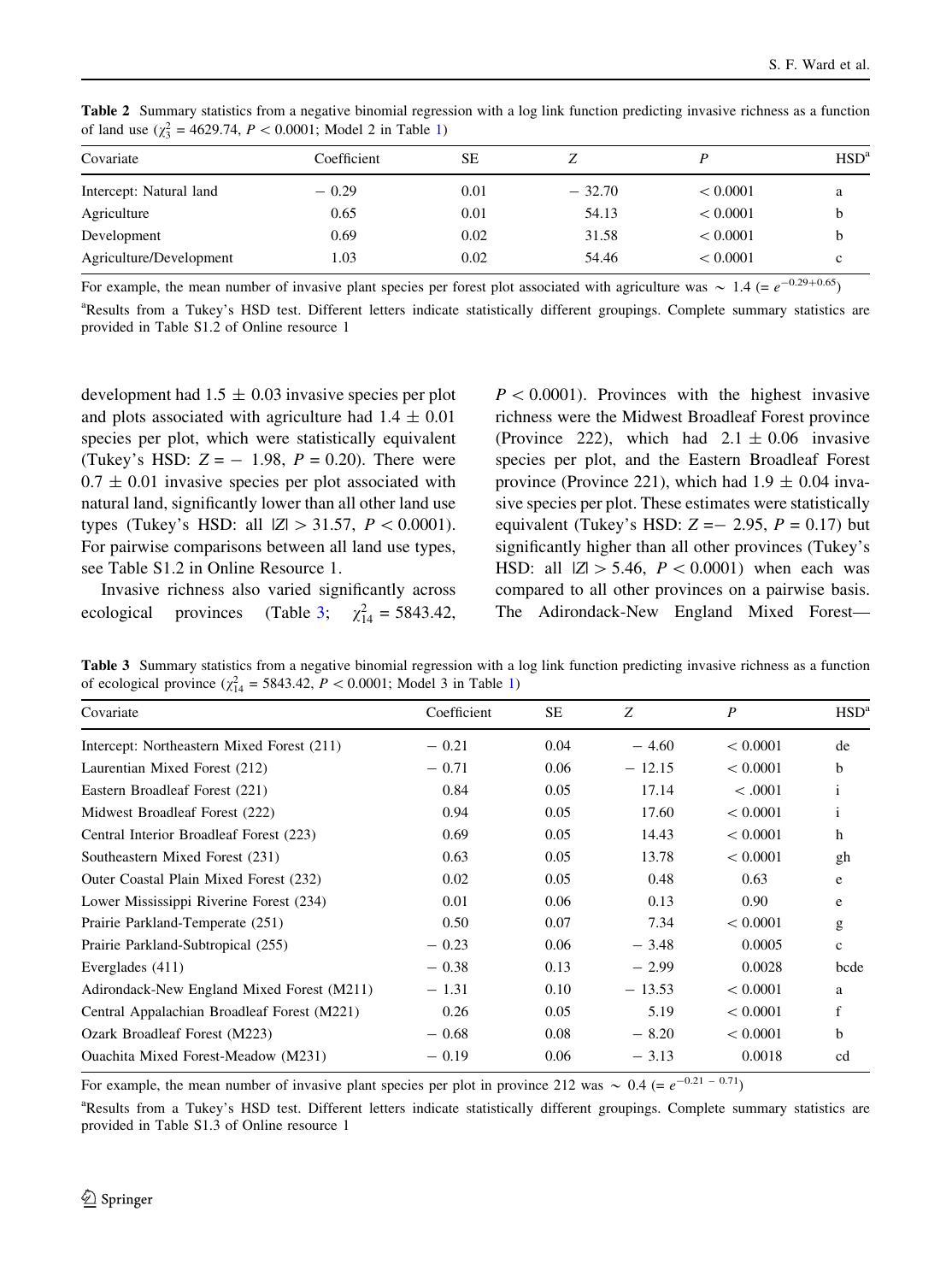Coniferous Forest—Alpine Meadow province (Province M211) had the lowest invasive richness  $(0.2 \pm 0.03)$  compared with all other provinces (Tukey's HSD: all  $|Z| > 5.64$ ,  $P < 0.0001$ ). For pairwise comparisons between all ecological provinces, see Table S1.3 in Online Resource 1.

The second step of our analysis provided insight into how landscape context mediated the effects of TTCs on invasive richness. We found that land use influenced the rate at which invasive richness decayed with distance from TTC (Table 4, Fig. 3a; distance from TTC  $\times$  land use:  $\chi_3^2 = 39.73$ ,  $P < 0.0001$ ). Despite that plots associated with agriculture/development had higher mean invasive richness than all other land use types (Table 2), invasive richness decayed at similar rates to plots associated with agriculture and agriculture/development (Fig. 3b; Tukey's HSD:  $Z = -1.00$ ,  $P = 0.75$ ). Forested plots associated with development were associated with the most rapid decay in invasive richness compared to all other land use types (Tukey's HSD: all  $|Z| > 3.99$ ,  $P < 0.0005$ ). For example, at 10 m away from the nearest TTC, plots associated with natural land had an estimated 0.9 species compared to 1.7 species on plots associated with development. At 500 m away, plots associated with natural land had an estimated 0.7 species whereas plots associated with development had 1.0 species. For pairwise comparisons between decay rates to plots associated with different land use types, see Fig. 3b and Table S1.4 in Online Resource 1.

There was also significant variation in decay rates of invasive richness among the 15 ecological provinces (Table 5, Fig. 4a; distance from TTC  $\times$  ecological province:  $\chi^2_{14} = 394.60, P < 0.0001$ . The Adirondack-New England Mixed Forest-Coniferous Forest-Alpine Meadow (M211) had the fastest rates of decay whereas the Lower Mississippi Riverine Forest (234) had the slowest (Fig. 4b). Decay rates for these provinces, while significantly different from one another (Tukey's HSD:  $Z = 5.68$ ,  $P < 0.0001$ ), were statistically equivalent to some other provinces; that is, these provinces represented the fastest and slowest decay rates we estimated, but other provinces had statistically similar high or low estimates when conducting pairwise comparisons (Fig. 4b). For example, plots in provinces M211 and 234 were estimated to have 0.5 and 0.9 species, respectively, 10 m away from the nearest TTC compared with 0.2 and 0.8 species, respectively, 500 m away from the nearest TTC. For pairwise comparisons between decay rates within ecological provinces, see Fig. 4b and Table S1.5 in Online Resource 1.

The third step of our analysis—fitting a single, full model with interactions between each landscape context variable and distance from the nearest TTC—demonstrated that the effect of TTCs on plant invasions was influenced by local scale effects from

Table 4 Summary statistics from a negative binomial regression with a log link function predicting invasive richness as a function of distance (km) from nearest TTC, land use, and distance from TTC  $\times$  land use (Model 4 from Table 1)

| Covariate                                           | Estimate | <b>SE</b> | Z        | $\boldsymbol{P}$ |
|-----------------------------------------------------|----------|-----------|----------|------------------|
| Intercept (Natural land)                            | $-0.15$  | 0.01      | $-12.09$ | < 0.0001         |
| $DIST$ ( $\chi_1^2 = 378.65, P < 0.0001$ )          |          |           |          |                  |
| Distance from nearest TTC                           | $-0.36$  | 0.02      | $-17.30$ | < 0.0001         |
| <i>LU</i> ( $\chi^2$ = 2106.74, <i>P</i> < 0.0001)  |          |           |          |                  |
| Agriculture                                         | 0.65     | 0.02      | 38.26    | < 0.0001         |
| Development                                         | 0.71     | 0.03      | 22.97    | < 0.0001         |
| Agriculture/Development                             | 0.95     | 0.03      | 33.61    | < 0.0001         |
| $DIST \times LU$ ( $\chi^2$ = 39.73, $P < 0.0001$ ) |          |           |          |                  |
| Distance $\times$ Agriculture                       | $-0.14$  | 0.04      | $-3.75$  | 0.0002           |
| Distance $\times$ Development                       | $-0.75$  | 0.14      | $-5.29$  | < 0.0001         |
| Distance $\times$ Agriculture/Development           | $-0.02$  | 0.12      | $-0.14$  | 0.89             |

For example, invasive richness at one km away from the nearest TTC in forest plots associated with agricultural land was  $\sim 1.0$ <br>(=  $e^{-0.15 + 0.65 + (-0.36 - 0.14) \times 1 \text{ km}}$ ). Fit model is displayed graphically in Fig. 3a and level of land use type are provided in Fig. 3b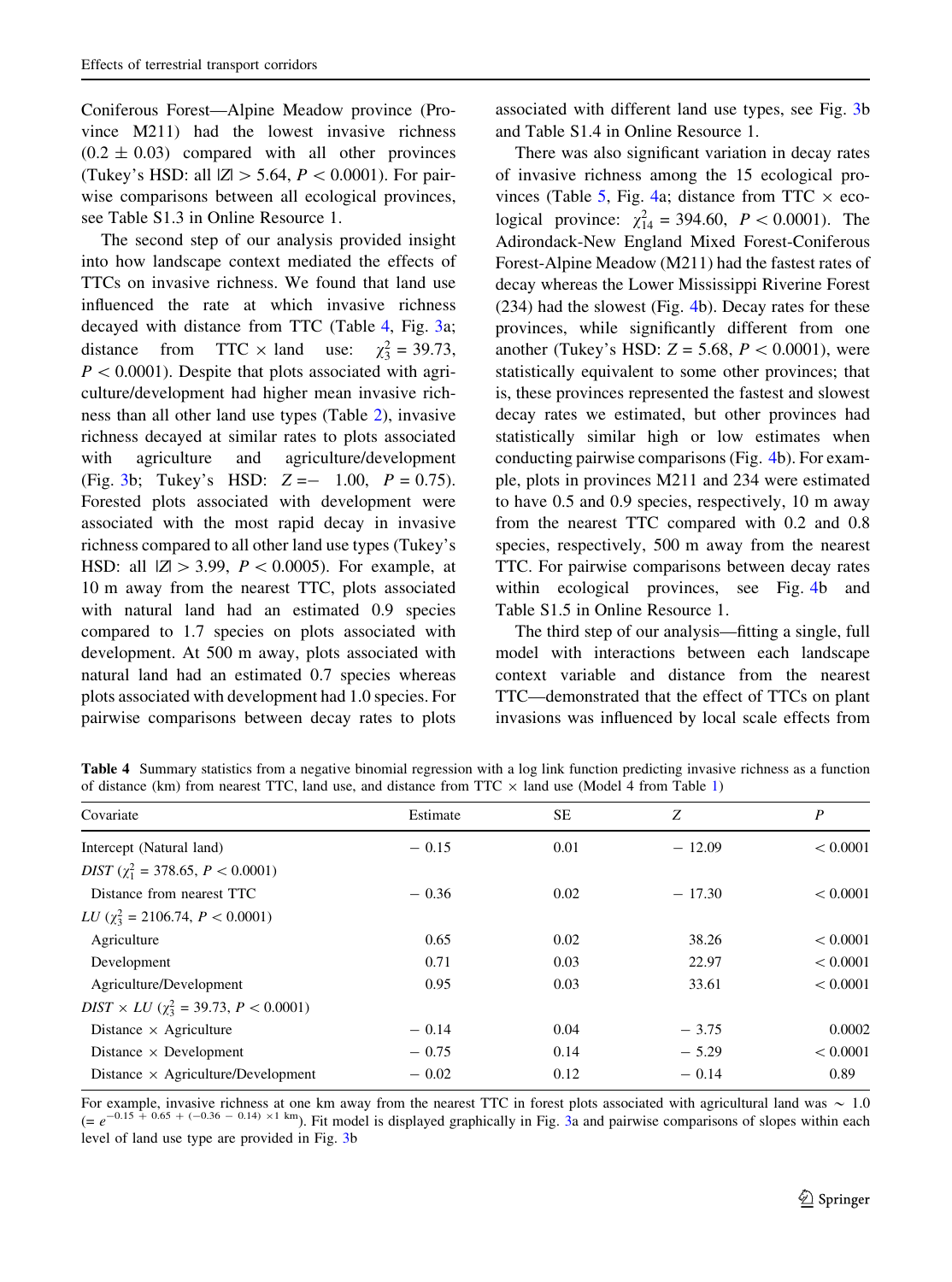

Fig. 3 a Invasive plant richness as a function of the interaction of distance from terrestrial transport corridor (TTC) with land use  $(\chi_3^2 = 39.73, P < 0.0001;$  Table 4). Presented with truncated axes and without point clouds, enabling display of the variability among land use types. Lines are only drawn to the distance of the farthest plot within a land use category. For plots

land use type (distance from  $TTC \times$  land use:  $\chi_3^2 = 53.00, \ P < 0.0001$  as well as regional scale effects from ecological provinces (distance from  $TTC \times ecological$  province:  $\chi_{14}^2$  = 326.03,  $P < 0.0001$ ) (Table 6, Fig. 5). Pairwise comparisons of slopes between land use types and ecological provinces in our full model (Fig. 6) yielded similar conclusions to models considering the interactions of each landscape context variable and distance from TTCs separately (i.e., Models 4 and 5 from Table 1). For example, plots associated with natural land and development in M211 were estimated to have 0.4 and 0.7 species, respectively, 10 m away from the nearest TTC compared with 0.2 species on both land use types

with full axes and data points, see Fig. S2.1 in Online Resource 2. Invasive plant data are from USDA Forest Service Forest Inventory and Analysis plots across the eastern USA. b Results from Tukey's HSD test comparing slopes presented in panel (a) by land use type. Z-values and pairwise comparisons are provided in Table S1.4 of Online Resource 1

at 500 m away from the nearest TTC. In province 234, plots associated with natural land and development were estimated to have 0.6 and 1.1 species, respectively, 10 m away from the nearest TTC compared with 0.6 and 0.8 species, respectively, at 500 m away from the nearest TTC.

Some minor differences in pairwise comparisons between ecological provinces were detected, however (Fig. 6b). For example, Province 251 had the slowest decay rates according to Model 6 whereas according to Model 4 Province 234 had the slowest; both provinces exhibited statistically equivalent decay rates to each other in both models (Tukey's HSD:  $|Z| < 0.60$ ,  $P > 0.99$ ). Tukey's HSD tests using the full model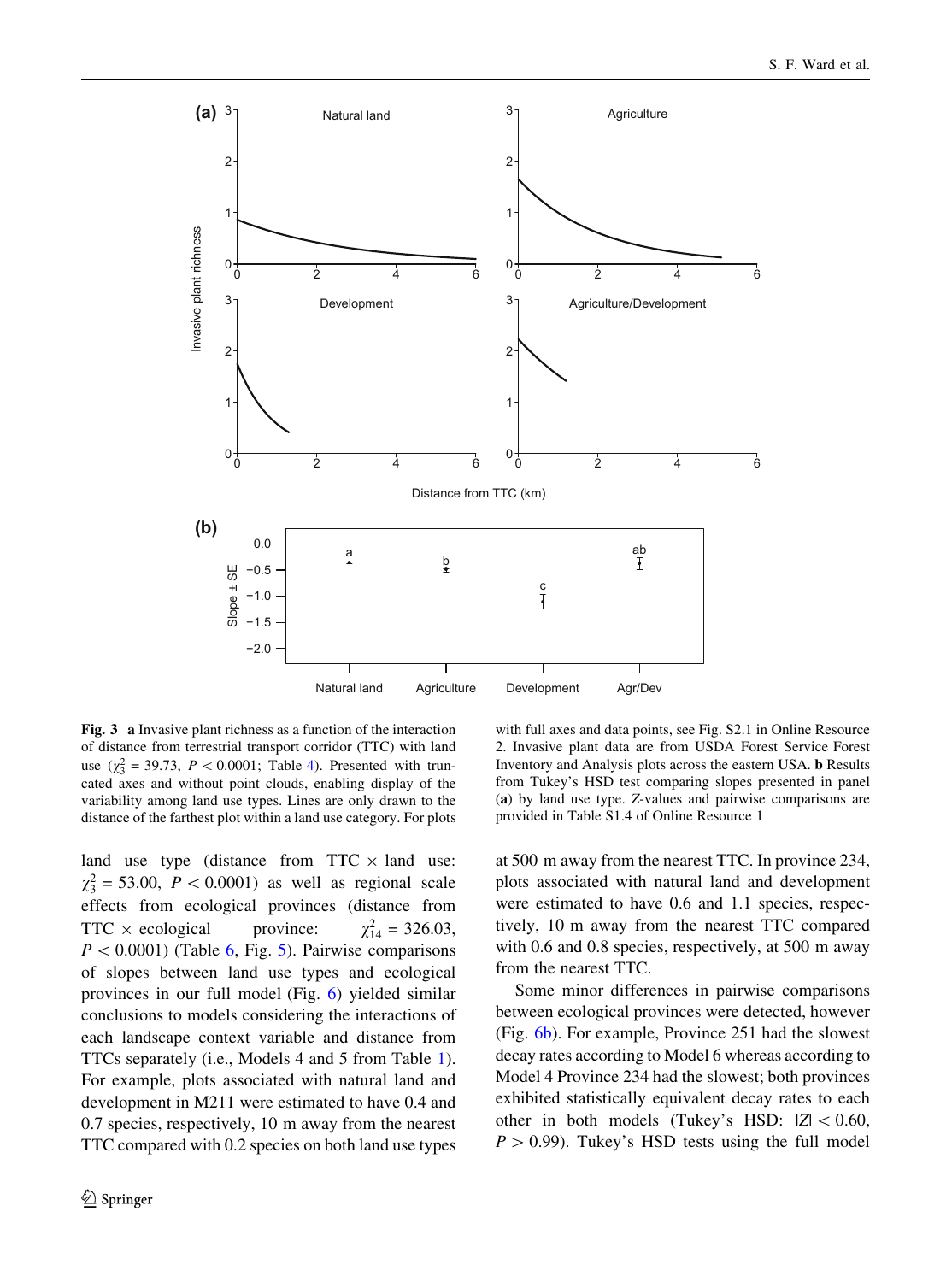|  |  |  |  |  |  |  | <b>Table 5</b> Summary statistics from a negative binomial regression with a log link function predicting invasive richness as a function |  |
|--|--|--|--|--|--|--|-------------------------------------------------------------------------------------------------------------------------------------------|--|
|  |  |  |  |  |  |  | of distance (km) from nearest TTC, ecological province, and distance from TTC $\times$ ecological province (Model 5 from Table 1)         |  |

| Covariate                                                 | Estimate | <b>SE</b> | Z        | $\boldsymbol{P}$ |
|-----------------------------------------------------------|----------|-----------|----------|------------------|
| Intercept (211)                                           | 0.27     | 0.06      | 4.20     | < 0.0001         |
| $DIST (\chi_1^2 = 97.29, P < 0.0001)$                     |          |           |          |                  |
| Distance from nearest TTC                                 | $-1.50$  | 0.17      | $-8.65$  | < 0.0001         |
| $EP$ ( $\chi_{14}^2$ = 2739.30, $P < 0.0001$ )            |          |           |          |                  |
| Laurentian Mixed Forest, (212)                            | $-0.86$  | 0.08      | $-10.47$ | < 0.0001         |
| Eastern Broadleaf Forest, (221)                           | 0.65     | 0.07      | 9.10     | < 0.0001         |
| Midwest Broadleaf Forest, (222)                           | 0.64     | 0.08      | 8.09     | < 0.0001         |
| Central Interior Broadleaf Forest, (223)                  | 0.38     | 0.07      | 5.40     | < 0.0001         |
| Southeastern Mixed Forest, (231)                          | 0.29     | 0.07      | 4.45     | < 0.0001         |
| Outer Coastal Plain Mixed Forest, (232)                   | $-0.35$  | 0.07      | $-5.26$  | < 0.0001         |
| Lower Mississippi Riverine Forest, (234)                  | $-0.39$  | 0.08      | $-5.09$  | < 0.0001         |
| Prairie Parkland-Temperate, (251)                         | 0.09     | 0.10      | 0.87     | 0.38             |
| Prairie Parkland-Sub-Tropical, (255)                      | $-0.46$  | 0.10      | $-4.86$  | < 0.0001         |
| Everglades, (411)                                         | $-0.68$  | 0.16      | $-4.19$  | < 0.0001         |
| Adirondack-New England Mixed Forest, (M211)               | $-1.02$  | 0.14      | $-7.49$  | < 0.0001         |
| Central Appalachian Broadleaf Forest, (M221)              | 0.15     | 0.07      | 2.09     | 0.0363           |
| Ozark Broadleaf Forest, (M223)                            | $-0.81$  | 0.13      | $-6.45$  | < 0.0001         |
| Ouachita Mixed Forest-Meadow, (M231)                      | $-0.36$  | 0.09      | $-4.08$  | < 0.0001         |
| $DIST \times EP \; (\chi^2_{14} = 394.60, \, P < 0.0001)$ |          |           |          |                  |
| Distance $\times$ 212                                     | 0.78     | 0.20      | 3.97     | 0.0001           |
| Distance $\times$ 221                                     | 0.31     | 0.20      | 1.60     | 0.11             |
| Distance $\times$ 222                                     | 0.86     | 0.22      | 3.98     | 0.0001           |
| Distance $\times$ 223                                     | 0.95     | 0.19      | 5.12     | < 0.0001         |
| Distance $\times$ 231                                     | 1.01     | 0.18      | 5.70     | < 0.0001         |
| Distance $\times$ 232                                     | 1.18     | 0.18      | 6.68     | < 0.0001         |
| Distance $\times$ 234                                     | 1.37     | 0.18      | 7.75     | < 0.0001         |
| Distance $\times$ 251                                     | 1.25     | 0.28      | 4.42     | < 0.0001         |
| Distance $\times$ 255                                     | 0.76     | 0.24      | 3.11     | 0.0019           |
| Distance $\times$ 411                                     | 1.27     | 0.21      | 5.93     | < 0.0001         |
| Distance $\times$ M211                                    | $-0.29$  | 0.34      | $-0.87$  | 0.39             |
| Distance $\times$ M221                                    | 0.12     | 0.19      | 0.61     | 0.54             |
| Distance $\times$ M223                                    | 0.53     | 0.30      | 1.78     | $0.08\,$         |
| Distance $\times$ M231                                    | 0.54     | 0.22      | 2.43     | 0.0152           |

For example, invasive richness at one km away from the nearest TTC in forest plots in province 212 was  $\sim 0.3$ <br>(=  $e^{0.27 - 0.86 + (-1.50 + 0.78) \times 1 \text{ km}}$ ). Fit model is displayed graphically in Fig. 4a and pairwise comparis each level of ecological province are provided in Fig. 4b

(Model 6) indicated that decay rates in Province 212 were no longer significantly slower than those in Province 221 ( $Z = 1.63$ ,  $P = 0.95$ ) as they were when conducting such tests using Model 4 ( $Z = 3.61$ ,  $P = 0.0241$ . Among other minor changes, Province 255 had significantly faster rates than Province M211

according to Tukey's HSD tests when using Model 6  $(Z = 3.43, P = 0.0437)$ , whereas these provinces had statistically equivalent decay rates according to Tukey's HSD tests using Model 4  $(Z = 3.11,$  $P = 0.11$ , which did not adjust for land use types. For pairwise comparisons between decay rates within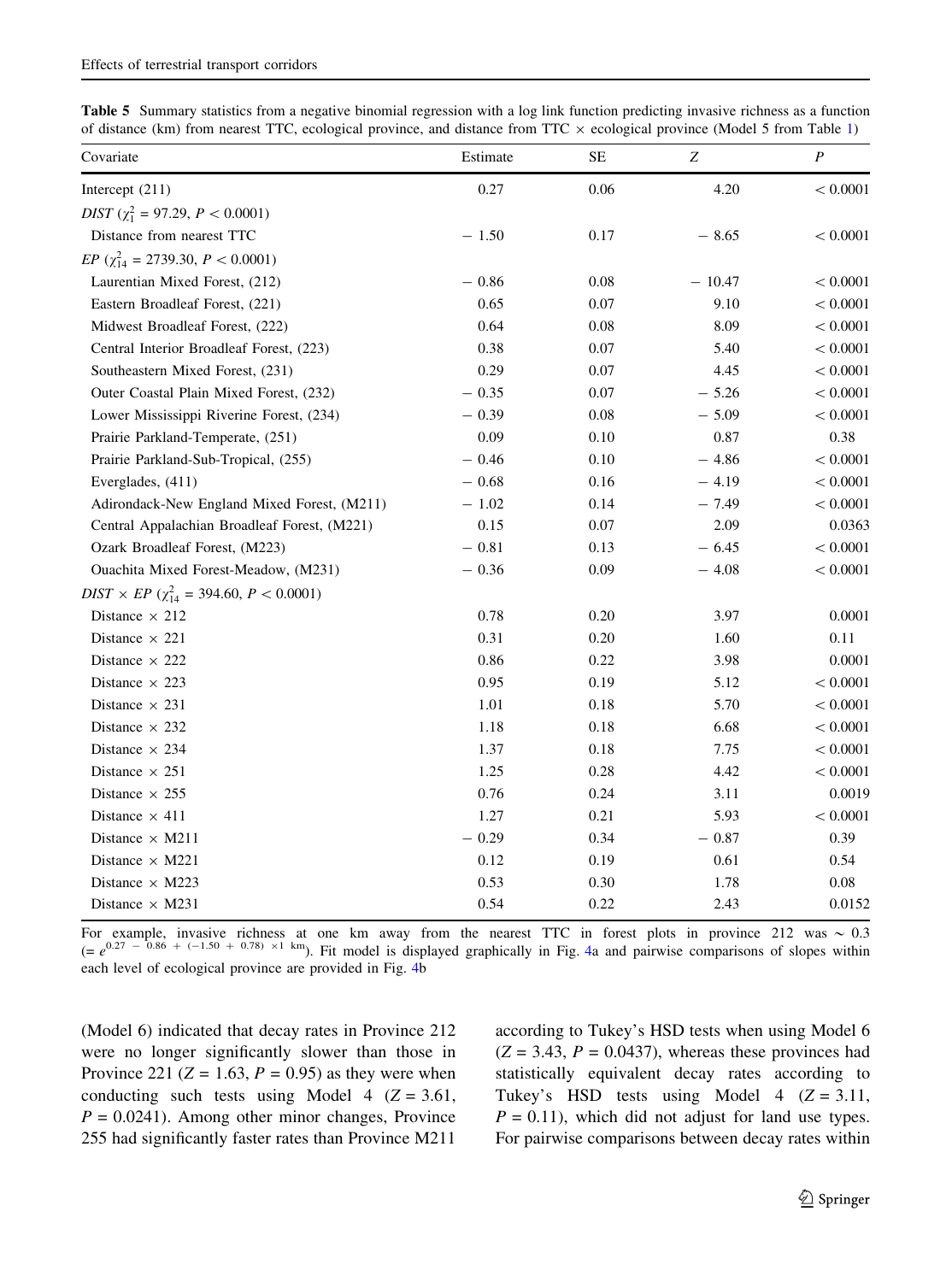land use types and ecological provinces in the full model, see Fig. 6 as well as Table S1.6a and Table S1.6b, respectively, in Online Resource 1.

### **Discussion**

Terrestrial transport corridors promote the spread of invasive plants and increase propagule pressure for adjacent forests (Gelbard and Belnap 2003). By linking forest inventory data from across the eastern USA with TTC, land use, and ecological province data, we found that invasive plant richness was highest on plots nearest to TTCs regardless of landscape context (Fig. 5). At local scales, plots associated with agriculture and/or development had higher invasive richness than those associated with natural land (Table 2), while at regional scales, invasive richness varied significantly between ecological provinces (Table 3). Decay rates in invasive richness were also influenced by land use and ecological province (Figs. 5, 6), with invasive richness declining fastest on plots associated with development (Figs. 3, 6a). Thus, our study indicated that TTCs have facilitated the invasion of forests across the eastern USA, but that the role of TTCs is highly context dependent (Figs. 5, 6).

Invasive richness was highest on plots nearest to TTCs across land use types (Fig. 3) and ecological provinces (Fig. 4). Across all plots, invasive richness declined from  $\sim$  1.4 invasive species per plot adjacent to TTCs to  $\sim$  1.3 species at 100 m ( $\sim$  6% decline) and 0.8 species at 1 km ( $\sim$  50% decline) (Fig. 2). This percent change in richness with distance from the nearest TTC, although not directly comparable due to differences in sampling and focal ecosystems, was similar to other reports. For example, invasive richness in grasslands ranged from  $\sim$ 0.5–2.5 to  $\sim$  0.2–0.4 species per 10 m<sup>2</sup> at 10 and 100 m, respectively, away from TTCs (Barbosa et al. 2010). In mountainous regions of the Greater Yellowstone Ecosystem, invasive richness was  $\sim 2$  and  $\sim 1$ species per 20  $m<sup>2</sup>$  at 1 and 150 m, respectively, away from TTCs, while also declining significantly with increases in elevation (Pollnac et al. 2012). However, rates of decay are often nonlinear (Fig. 5), further complicating comparisons. No significant decay, at least up to 45 m (furthest distance studied) has also been reported (Craig et al. 2010). Indeed, several siteand ecosystem-level factors, in addition to land use types and ecological provinces, mediate spread away from TTCs and likely drive the wide range of invasive richness and estimates therein.

Variability in decay rates across landscape contexts (Figs. 5, 6) is potentially indicative of biotic resistance. Disturbances adjacent to TTCs facilitate invasion (Angold 1997; Forman and Alexander 1998; Gelbard and Belnap 2003; Watkins et al. 2003), whereas decreased light (Brothers and Spingarn 1992), competition (Parendes and Jones 2000), and/ or structure and composition of biotic communities (Harper et al. 2005; Flory and Clay 2009) may inhibit spread into forests. The structure of the forest edge, such as the incidence of thinning, can also impact flux of species into forest interiors (Cadenasso and Pickett 2001). Several of these factors likely vary within and between land use types and ecological provinces. However, plots in some areas may not have been invaded owing to spatial heterogeneity in invasion history. That is, plots in the northeast might have been more invaded as a result of their long associations with human activity rather than being attributable to forest invasibility (Theoharides and Dukes 2007; Lodge et al. 2016). Availability of suitable habitat—independent of biotic resistance—could also explain patterns of invasive richness, given that plots associated with development were also associated with the fastest rates of decay (Figs.  $3, 6a$ ). These plots likely (1) had less forested area nearby and (2) were confined to areas near TTCs (i.e., developed areas require spatially proximate roads for access), potentially accelerating decay.

We evaluated land use type and ecological province as two aspects of landscape context, but several others remain. Smaller scale variation in landscape features such as fragmentation, traffic volume, and/or type of TTC, may drive rates of decay in invasive richness but were not accounted for in our macroscale analysis. Specific categories of land use within agriculture (e.g., grazing vs. grain production) and development (e.g., commercial vs. residential) likely have unique influences on plant invasion dynamics but were beyond the scope of our study. We also analyzed community level responses, but TTCs and/or landscape context likely have disparate effects on the invasion dynamics of different plant species (González-Moreno et al. 2013). Indeed, species traits can mediate invasion dynamics (Vallet et al. 2010; Nunez-Mir et al. 2019).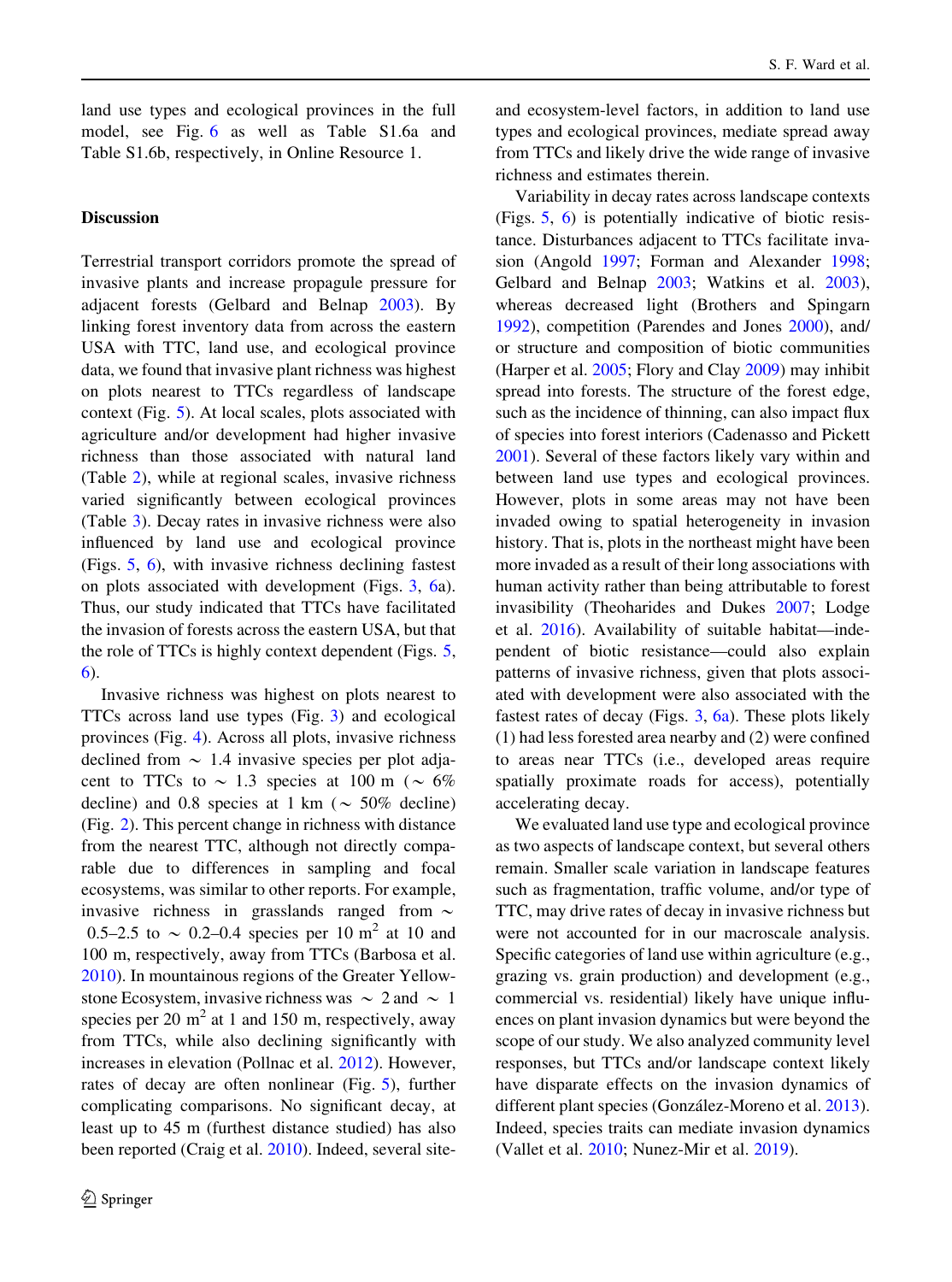

Fig. 4 a Invasive plant richness as a function of the interaction of distance from terrestrial transport corridor (TTC) with ecological province  $(\chi^2_{14} = 394.60, P < 0.0001;$  Table 5). Codes for ecological provinces are provided in Fig. 1. Presented with truncated axes and without point clouds, enabling display of the variability among ecological provinces. Lines are only drawn to the distance of the farthest plot within an ecological

The effects of TTCs on plant invasions can be confounded with other landscape characteristics, such as human population density and associated land development (Riitters et al. 2018). Here, abundances of land use types likely differed across ecological provinces, suggesting that these categorical predictors were not entirely independent. Such correlations

province. For plots with full axes and data points, see Fig. S2.2 in Online Resource 2. Invasive plant data are from USDA Forest Service Forest Inventory and Analysis plots across the eastern USA. b Results from Tukey's HSD test comparing slopes presented in panel (a) by ecological province. Z-values and pairwise comparisons are provided in Table S1.5 of Online Resource 1

among predictors could have influenced some model coefficients and associated test statistics. However, results from models with one or both landscape context variables were highly consistent—having similar signs and effect sizes (Figs. 3b, 4b vs. Figure 6a, b, respectively)—and thus we do not believe this potential issue impacted conclusions.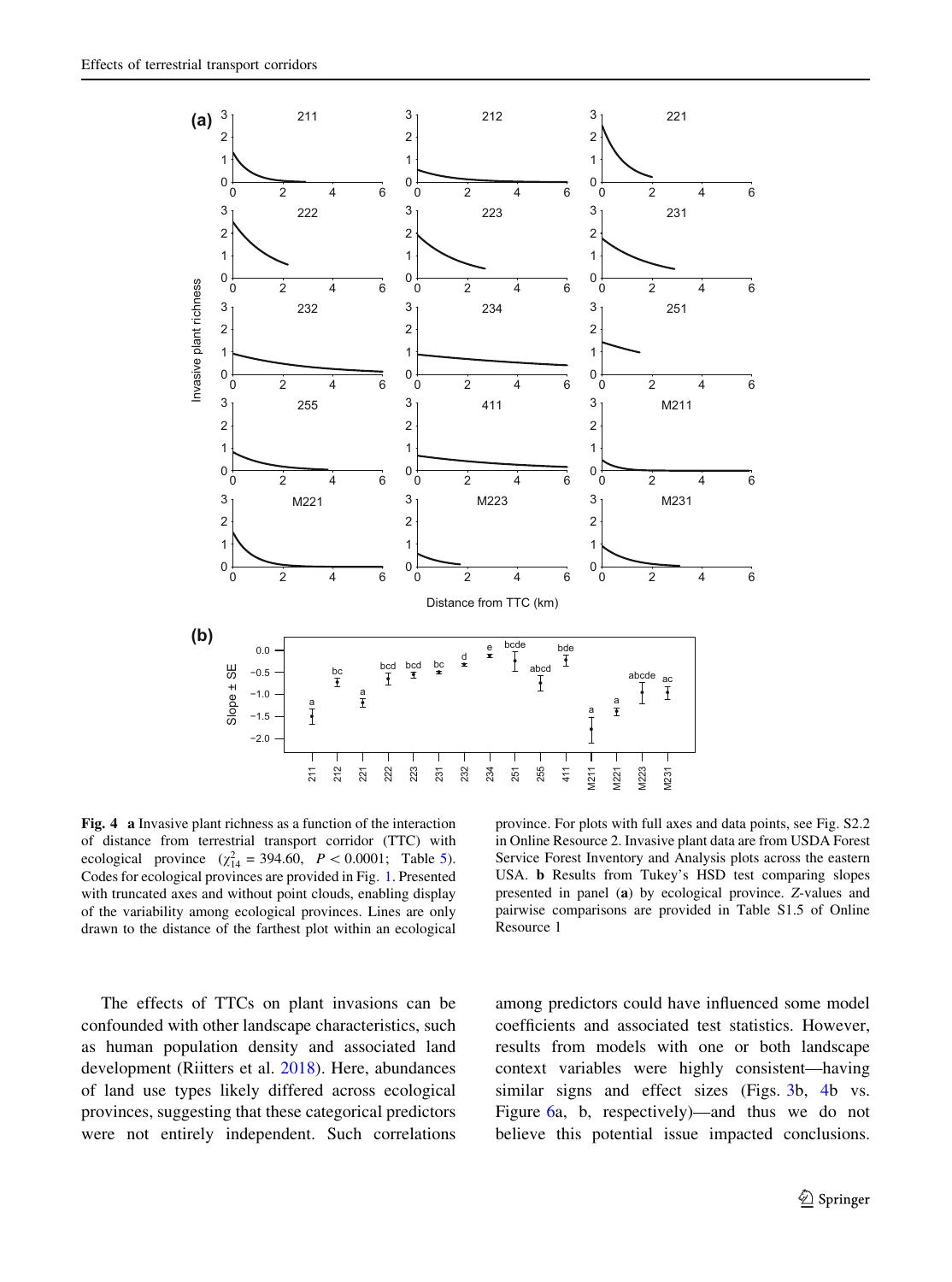Table 6 Summary statistics from a negative binomial regression with a log link function predicting invasive richness as a function of distance (km) from nearest TTC, land use, ecological province, distance from TTC  $\times$  land use, and distance from TTC  $\times$  ecological province (Model 6 from Table 1)

| Covariate                                                      | Estimate | <b>SE</b> | Z       | $\boldsymbol{P}$ |
|----------------------------------------------------------------|----------|-----------|---------|------------------|
| Intercept (Natural land, 211)                                  | $-0.10$  | 0.06      | $-1.52$ | 0.13             |
| $DIST (\chi_1^2 = 67.11, P < 0.0001)$                          |          |           |         |                  |
| Distance from nearest TTC                                      | $-1.25$  | 0.17      | $-7.26$ | < 0.0001         |
| $LU$ ( $\chi^2$ = 1713.44, $P < 0.0001$ )                      |          |           |         |                  |
| Agriculture                                                    | 0.57     | 0.02      | 34.55   | < 0.0001         |
| Development                                                    | 0.65     | 0.03      | 22.11   | < 0.0001         |
| Agriculture/Development                                        | 0.81     | 0.03      | 30.12   | < 0.0001         |
| $EP$ ( $\chi_{14}^2$ = 2204.97, $P < 0.0001$ )                 |          |           |         |                  |
| Laurentian Mixed Forest (212)                                  | $-0.74$  | 0.08      | $-9.15$ | < 0.0001         |
| Eastern Broadleaf Forest (221)                                 | 0.54     | 0.07      | 7.82    | < 0.0001         |
| Midwest Broadleaf Forest (222)                                 | 0.40     | 0.08      | 5.17    | < 0.0001         |
| Central Interior Broadleaf Forest (223)                        | 0.24     | 0.07      | 3.49    | 0.0005           |
| Southeastern Mixed Forest (231)                                | 0.22     | 0.06      | 3.32    | 0.0009           |
| Outer Coastal Plain Mixed Forest (232)                         | $-0.36$  | 0.07      | $-5.50$ | < 0.0001         |
| Lower Mississippi Riverine Forest (234)                        | $-0.44$  | 0.07      | $-5.93$ | < 0.0001         |
| Prairie Parkland-Temperate (251)                               | $-0.15$  | 0.10      | $-1.51$ | 0.13             |
| Prairie Parkland-Sub-Tropical (255)                            | $-0.60$  | 0.09      | $-6.45$ | < 0.0001         |
| Everglades (411)                                               | $-0.60$  | 0.16      | $-3.90$ | 0.0001           |
| Adirondack-New England Mixed Forest (M211)                     | $-0.83$  | 0.14      | $-6.12$ | < 0.0001         |
| Central Appalachian Broadleaf Forest (M221)                    | 0.14     | 0.07      | 1.99    | 0.0470           |
| Ozark Broadleaf Forest (M223)                                  | $-0.84$  | 0.12      | $-6.80$ | < 0.0001         |
| Ouachita Mixed Forest-Meadow (M231)                            | $-0.22$  | 0.09      | $-2.62$ | 0.0087           |
| $DIST \times LU$ ( $\chi^2$ = 53.00, $P < 0.0001$ )            |          |           |         |                  |
| Distance ×Agriculture                                          | $-0.19$  | 0.04      | $-5.07$ | < 0.0001         |
| Distance $\times$ Development                                  | $-0.75$  | 0.13      | $-5.56$ | < 0.0001         |
| Distance $\times$ Agriculture/Development                      | $-0.03$  | 0.11      | $-0.23$ | 0.82             |
| $DIST \times EP \left(\chi_{14}^2 = 326.04, P < 0.0001\right)$ |          |           |         |                  |
| Distance $\times$ 212                                          | 0.68     | 0.19      | 3.52    | 0.0004           |
| Distance $\times$ 221                                          | 0.48     | 0.19      | 2.48    | 0.0131           |
| Distance $\times$ 222                                          | 0.91     | 0.21      | 4.27    | < 0.0001         |
| Distance $\times$ 223                                          | 0.98     | 0.18      | 5.35    | < 0.0001         |
| Distance $\times$ 231                                          | 1.07     | 0.17      | 6.12    | < 0.0001         |
| Distance $\times$ 232                                          | 1.13     | 0.17      | 6.48    | < 0.0001         |
| Distance $\times$ 234                                          | 1.21     | 0.17      | 6.94    | < 0.0001         |
| Distance $\times$ 251                                          | 1.26     | 0.27      | 4.59    | < 0.0001         |
| Distance $\times$ 255                                          | 0.74     | 0.24      | 3.08    | 0.0021           |
| Distance $\times$ 411                                          | 1.13     | 0.21      | 5.46    | < 0.0001         |
| Distance $\times$ M211                                         | $-0.40$  | 0.33      | $-1.21$ | 0.23             |
| Distance $\times$ M221                                         | 0.24     | 0.19      | 1.27    | 0.21             |
| Distance $\times$ M223                                         | 0.57     | 0.30      | 1.92    | 0.05             |
| Distance $\times$ M231                                         | 0.44     | 0.22      | 2.00    | 0.0460           |

For example, invasive richness at one km away from the nearest TTC in forest plots associated with agriculture and located in province 212 was  $\sim 0.4$  (=  $e^{-0.10 + 0.57 - 0.74 + (-1.25 - 0.19 + 0.68) \times 1 \text{ km}}$ ). Fit model is di comparisons of slopes within each level of land use type and ecological province are provided in Fig. 6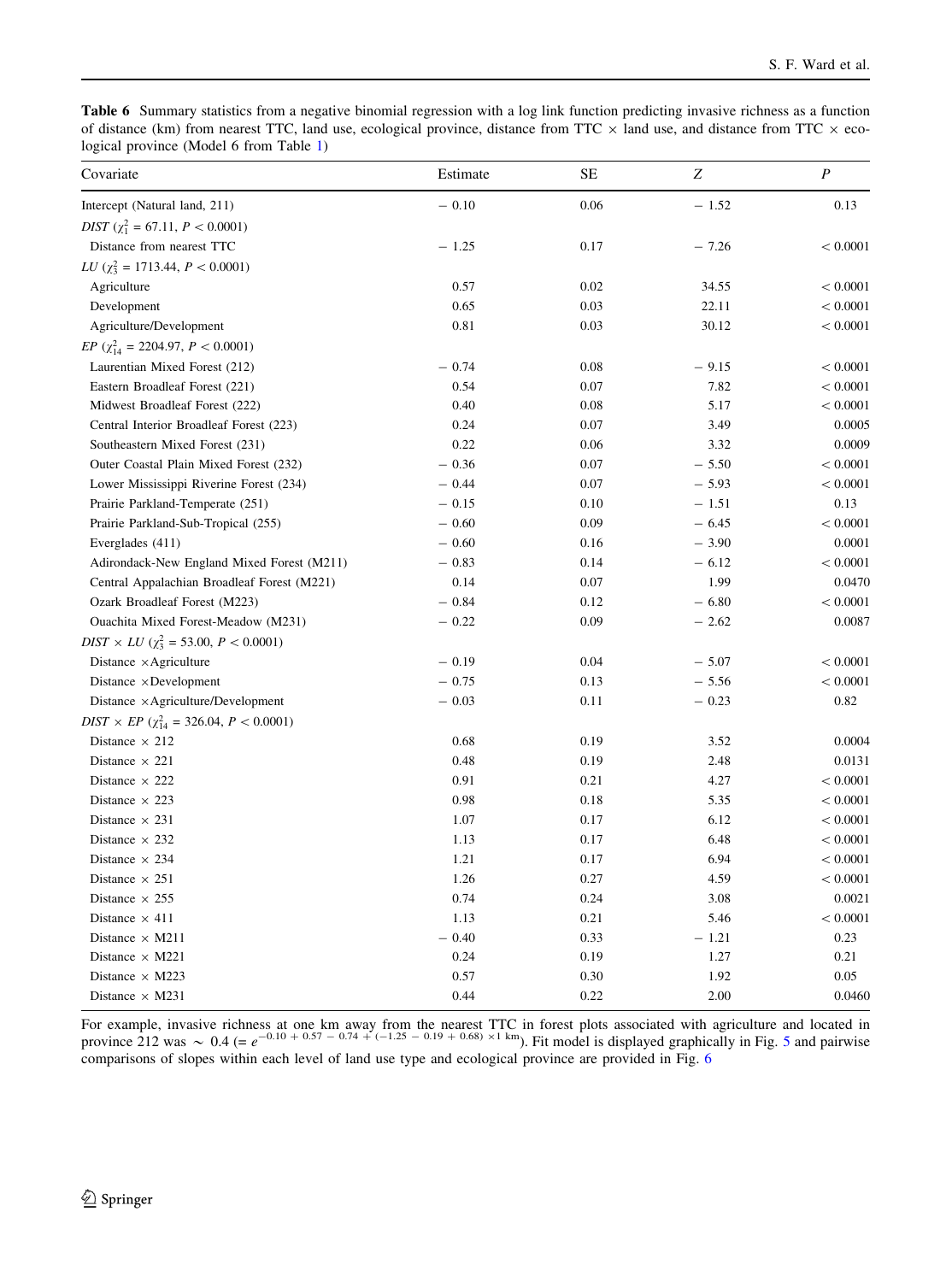

Fig. 5 Invasive plant richness as a function of distance from terrestrial transport corridor (TTC), the interaction of distance from TTC with land use  $(\chi_3^2 = 53.00, P < 0.0001)$ , and the interaction of distance from TTC with ecological province  $(\chi_{14}^2 = 326.03, P < 0.0001)$ . All lines come from a single model (Table 6). Codes for ecological provinces are provided in Fig. 1. Presented with truncated axes and without point clouds, enabling

We also note that different TTC types (e.g., paved vs. unpaved) can have unique effects on plant invasions (Joly et al. 2011), and analyses with specific TTC categories could potentially unveil disparate effects of such features across our study area. The importance of different types of TTCs can be species-dependent (Lowry et al. 2020), and our approach cannot stand in

display of the variability among land use  $\times$  ecological province combinations. Lines are only drawn to the distance of the farthest plot within a land use  $\times$  ecological province combination. For plots with full axes and data points, see Fig. S2.3 Online Resource 2. Invasive plant data are from USDA Forest Service Forest Inventory and Analysis plots across the eastern USA

for more targeted analyses on invasion dynamics of a single species. Nonetheless, landscape-scale analyses conducted here elucidated the role of TTCs in increasing invasive plant richness across a large geographic area and highlighted the importance of landscape context.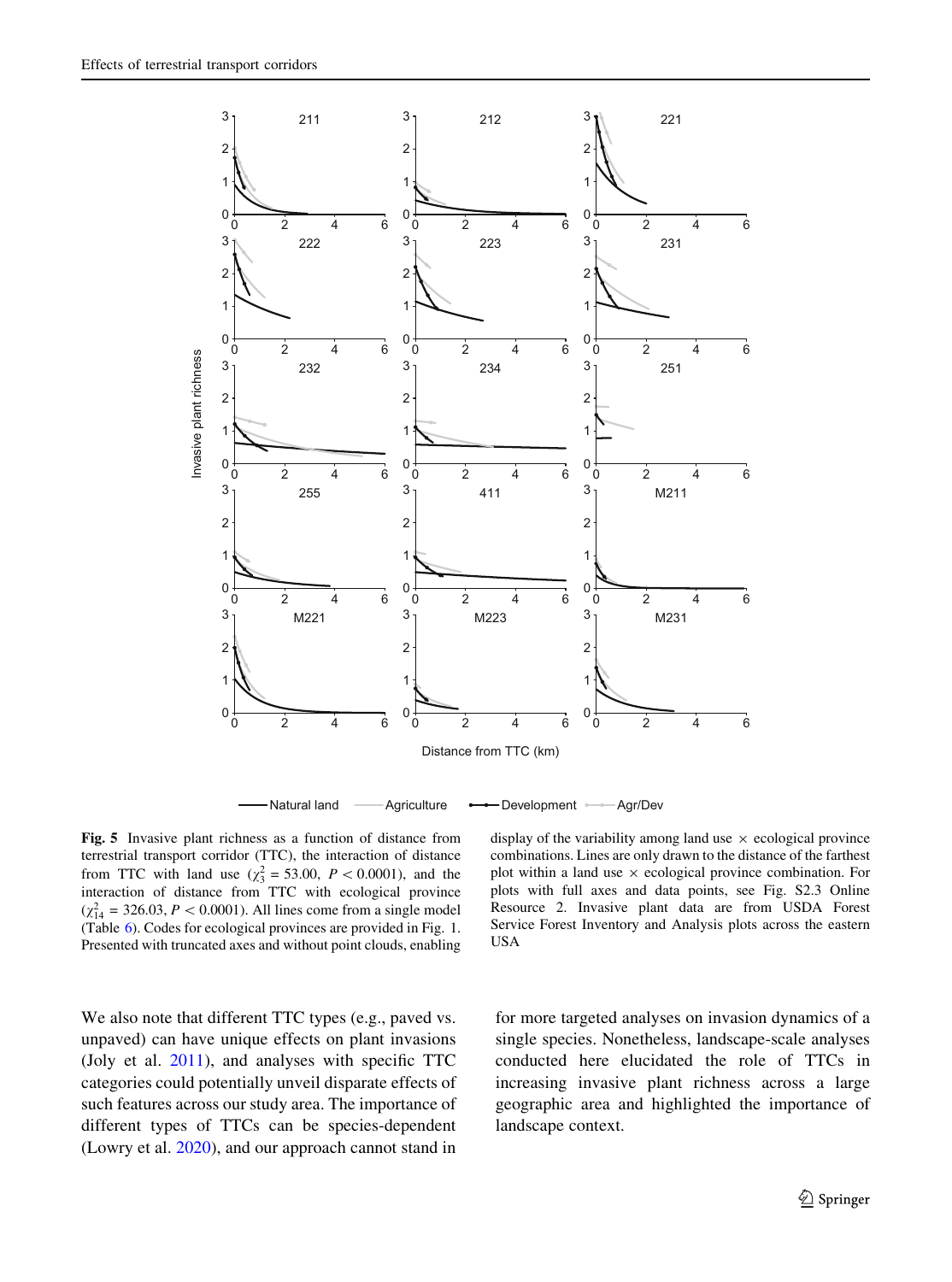Fig. 6 Results from Tukey's HSD test comparing slopes presented in Fig. 5 by a land use type and b ecological province. Z-values and pairwise comparisons are provided in Table S1.6a and S1.6b of Online Resource 1



Acknowledgements We thank the many Forest Inventory and Analysis employees who collected and compiled data analyzed in this study. We also thank two anonymous reviewers and the handling editor for many insightful comments and suggestions that helped improve the manuscript. This research was supported by National Science Foundation Macrosystems Biology Grant 1638702 and the USDA Forest Service.

### References

- Angold PG (1997) The impact of a road upon adjacent heathland vegetation: effects on plant species composition. J Appl Ecol 34:409–417
- Bailey RG (1995) Descriptions of the ecoregions of the United States. USDA Forest Service
- Barbosa NPU, Fernandes WW, Carneiro MAA, Júnior LAC (2010) Distribution of non-native invasive species and soil properties in proximity to paved roads and unpaved roads in a quartzitic mountainous grassland of southeastern Brazil (rupestrian fields). Biol Invasions 12:3745–3755
- Bechtold W, Patterson P (2005) The enhanced Forest Inventory and Analysis program—national sampling design and estimation procedures. USDA Forest Service General Technical Report
- Bonan GB (2008) Forests and climate change: forcings, feedbacks, and the climate benefits of forests. Science 320:1444–1449
- Bradley BA, Blumenthal DM, Wilcove DS, Ziska LH (2010) Predicting plant invasions in an era of global change. Trends Ecol Evol 25:310–318
- Brooks ML, D'Antonio CM, Richardson DM et al (2004) Effects of invasive alien plants on fire regimes. Bioscience 54:677–688
- Brothers TS, Spingarn A (1992) Fragmentation and alien plant invasion of central Indiana old-growth forests. Conserv Biol 6:91–100
- Cadenasso ML, Pickett STA (2001) Effect of edge structure on the flux of species into forest interiors. Conserv Biol 15:91–97
- Catford JA, Vesk PA, White MD, Wintle BA (2011) Hotspots of plant invasion predicted by propagule pressure and ecosystem characteristics. Divers Distrib 17:1099–1110
- Christen D, Matlack G (2006) The role of roadsides in plant invasions: a demographic approach. Conserv Biol 20:385–391
- Christen DC, Matlack GR (2009) The habitat and conduit functions of roads in the spread of three invasive plant species. Biol Invasions 11:453–465
- Compton JE, Boone RD (2000) Long-term impacts of agriculture on soil carbon and nitrogen in New England forests. Ecology 81:2314–2330
- Craig DJ, Craig JE, Abella SR, Vanier CH (2010) Factors affecting exotic annual plant cover and richness along roadsides in the eastern Mojave Desert, USA. J Arid Environ 74:702–707
- Csecserits A, Botta-Dukát Z, Kröel-Dulay G et al (2016) Tree plantations are hot-spots of plant invasion in a landscape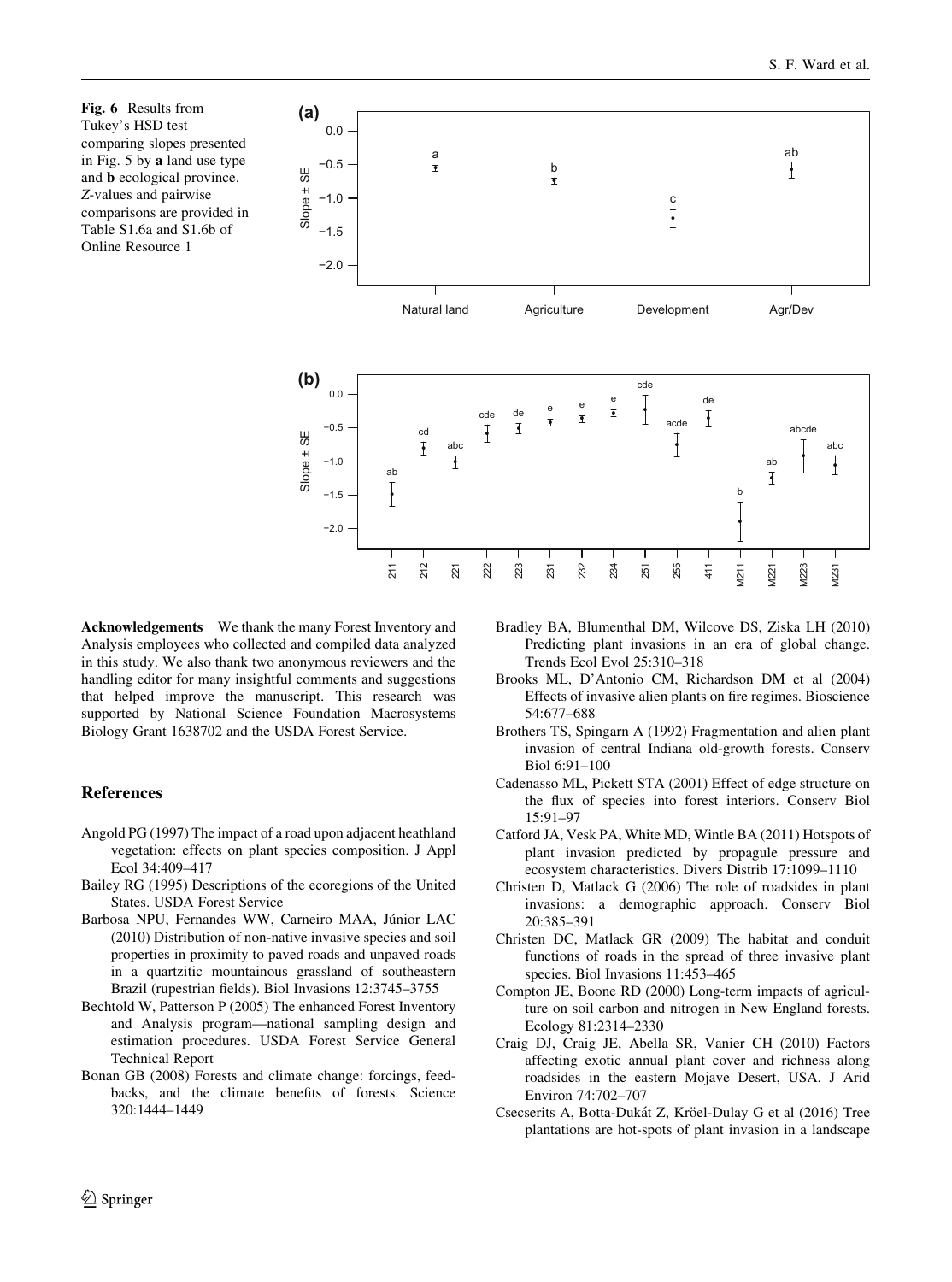with heterogeneous land-use. Agric Ecosyst Environ 226:88–98

- Dimitrakopoulos PG, Koukoulas S, Galanidis A et al (2017) Factors shaping alien plant species richness spatial patterns across Natura 2000 Special Areas of Conservation of Greece. Sci Total Environ 601–602:461–468
- Dupouey JL, Dambrine E, Laffite JD, Moares C (2002) Irreversible impact of past land use on forest soils and biodiversity. Ecology 83:2978–2984
- Ehrenfeld JG (2003) Effects of exotic plant invasions on soil nutrient cycling processes. Ecosystems 6:503–523
- Ehrenfeld JG (2010) Ecosystem consequences of biological invasions. Annu Rev Ecol Evol Syst 41:59–80
- ESRI (2016) ArcGIS Desktop: release 10. Environmental Systems Research Institute, Redlands
- Fei S, Kong N, Stinger J, Bowker D (2008) Invasion pattern of exotic plants in forest ecosystems. In: Ravinder K, Jose S, Singh H, Batish D (eds) Invasive plants and forest ecosystems. CRC Press, Boca Raton, pp 59–70
- Fei S, Phillips J, Shouse M (2014) Biogeomorphic impacts of invasive species. Annu Rev Ecol Evol Syst 45:69–87
- Fiquepron J, Garcia S, Stenger A (2013) Land use impact on water quality: valuing forest services in terms of the water supply sector. J Environ Manage 126:113–121
- Flory SL, Clay K (2006) Invasive shrub distribution varies with distance to roads and stand age in eastern deciduous forests in Indiana, USA. Plant Ecol 184:131–141
- Flory SL, Clay K (2009) Effects of roads and forest successional age on experimental plant invasions. Biol Conserv 142:2531–2537
- Forman RTT, Alexander LE (1998) Roads and their major ecological effects. Annu Rev Ecol Syst 29:207–231
- Forman RTT, Deblinger RD (2000) The ecological road-effect zone of a Massachusetts (U.S.A.) suburban highway. Conserv Biol 14:36–46
- Fry JA, Xian G, Jin S et al (2011) Completion of the 2006 National Land Cover Database for the conterminous United States. Photogramm Eng Remote Sensing 77:858–863
- Gelbard JL, Belnap J (2003) Roads as conduits for exotic plant invasions in a semiarid landscape. Conserv Biol 17:420–432
- González-Moreno P, Pino J, Gassó N, Vilà M (2013) Landscape context modulates alien plant invasion in Mediterranean forest edges. Biol Invasions 15:547–557
- Hansen MJ, Clevenger AP (2005) The influence of disturbance and habitat on the presence of non-native plant species along transport corridors. Biol Conserv 125:249–259
- Harper KA, Macdonald SE, Burton PJ et al (2005) Edge influence on forest structure and composition in fragmented landscapes. Conserv Biol 19:768–782
- Heilman GE, Strittholt JR, Slosser NC, Dellasala DA (2002) Forest fragmentation of the conterminous United States: assessing forest intactness through road density and spatial characteristics. Bioscience 52:411–422
- Hejda M, Pyšek P, Jarošík V (2009) Impact of invasive plants on the species richness, diversity and composition of invaded communities. J Ecol 97:393–403
- Holmes MA, Matlack GR (2019) Non-native plant species show a legacy of agricultural history in second-growth forests of southeastern Ohio. Biol Invasions 21:3063–3076
- Iannone BV, Oswalt CM, Liebhold AM et al (2015) Regionspecific patterns and drivers of macroscale forest plant invasions. Divers Distrib 21:1181–1192
- Ibisch PL, Hoffmann MT, Kreft S et al (2016) A global map of roadless areas and their conservation status. Science 354:1423–1427
- Johnston FM, Johnston SW (2004) Impacts of road disturbance on soil properties and on exotic plant occurence in subalpine areas of the Australian Alps, Arctic. Antarct Alp Res 36:201–207
- Joly M, Bertrand P, Gbangou RY et al (2011) Paving the way for invasive species: road type and the spread of common ragweed (Ambrosia artemisiifolia). Environ Manage 48:514–522
- Kuhman TR, Pearson SM, Turner MG (2010) Effects of landuse history and the contemporary landscape on non-native plant invasion at local and regional scales in the forestdominated southern Appalachians. Landsc Ecol 25:1433–1445
- Kuhman TR, Pearson SM, Turner MG (2011) Agricultural landuse history increases non-native plant invasion in a southern Appalachian forest a century after abandonment. Can J For Res 41:920–929
- Lenth R (2020) emmeans: estimated marginal means, aka leastsquares means. R package version 1.4.7. https://CRAN.Rproject.org/package=emmeans
- Lodge DM, Simonin PW, Burgiel SW et al (2016) Risk analysis and bioeconomics of invasive species to inform policy and management. Annu Rev Environ Resour 41:453–488
- Lowry BJ, Lowry JH, Jarvis KJ et al (2020) Spatial patterns of presence, abundance, and richness of invasive woody plants in relation to urbanization in a tropical island setting. Urban For Urban Green 48:126516
- Lundgren MR, Small CJ, Dreyer GD (2004) Influence of land use and site characteristics on invasive plant abundance in the Quinebaug Highlands of southern New England. Northeast Nat 11:313–332
- Martin PH, Canham CD, Marks PL (2009) Why forests appear resistant to exotic plant invasions: intentional introductions, stand dynamics, and the role of shade tolerance. Front Ecol Environ 7:142–149
- McNab WH, Cleland DT, Freeouf JA, et al (2007) Description of ecological subregions: Sections of the conterminous United States [CD-ROM]. Gen. Tech. Report WO-76B. Washington, DC: U.S. Department of Agriculture, Forest Service, pp 1–80.
- Mortensen DA, Rauschert ESJ, Nord AN, Jones BP (2009) Forest roads facilitate the spread of invasive plants. Invasive Plant Sci Manag 2:191–199
- Nunez-Mir GC, Guo Q, Rejmánek M et al (2019) Predicting invasiveness of exotic woody species using a traits-based framework. Ecology 100:1–11
- Oswalt CM, Fei S, Guo Q et al (2015) A subcontinental view of forest plant invasions. NeoBiota 24:49–54
- Parendes LA, Jones JA (2000) Role of light availability and dispersal in exotic plant invasion along roads and streams in the H.J. Andrews experimental forest, Oregon. Conserv Biol 14:64–75
- Pauchard A, Alaback PB (2004) Influence of elevation, land use, and landscape context on patterns of alien plant invasions